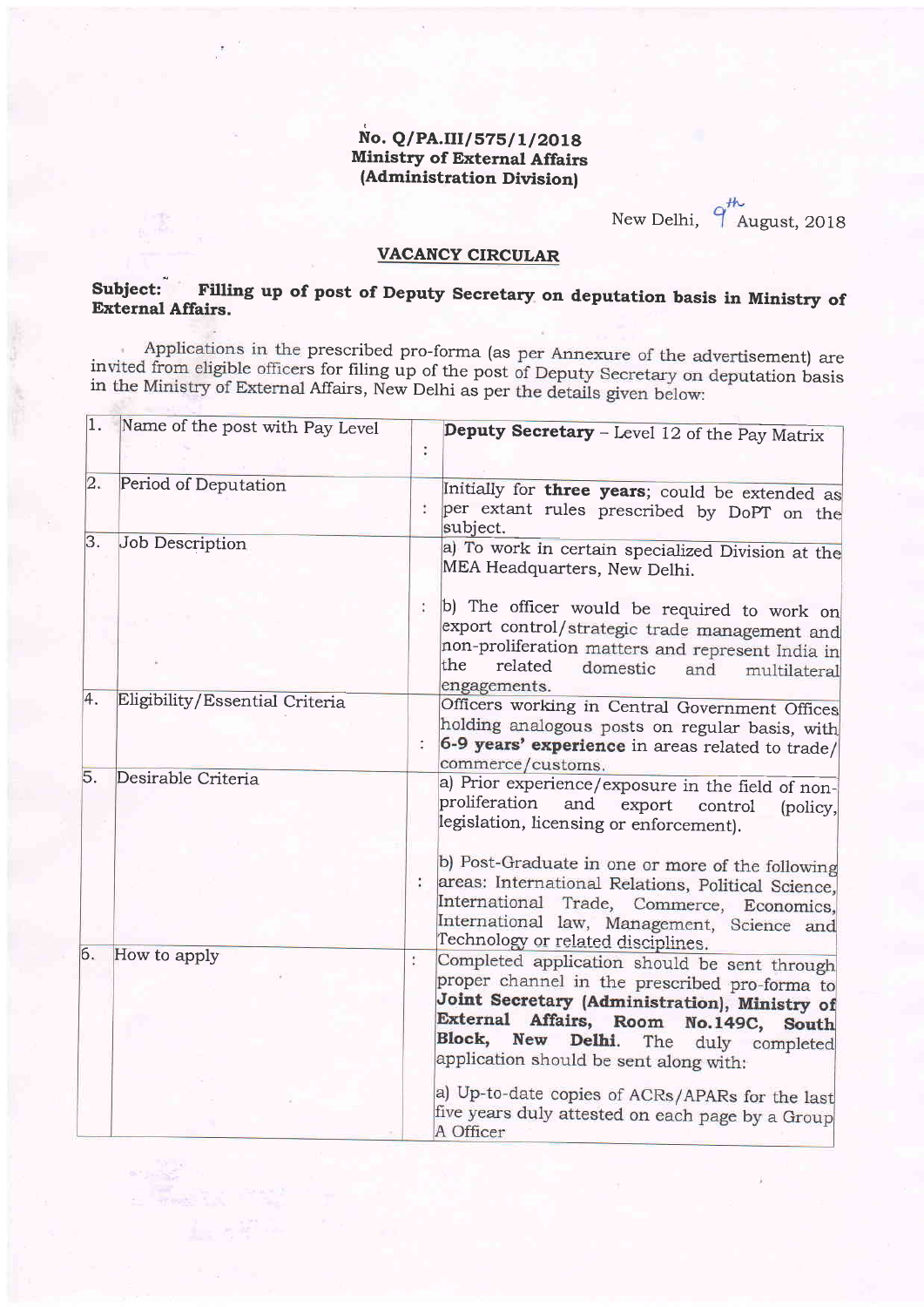|                        | b) Cadre clearance                                                                                                                                                                  |
|------------------------|-------------------------------------------------------------------------------------------------------------------------------------------------------------------------------------|
|                        | c) Vigilance Clearance                                                                                                                                                              |
|                        | d) Details of minor/major penalty imposed on<br>the officer by the Competent Authority for the<br>last 10 years, if any.                                                            |
|                        | e) Statement of Bio-data in the prescribed pro-<br>forma (as per <b>Annexure</b> ) in duplicate copy<br>signed by the volunteering officer and forwarded<br>through proper channel. |
| 7.<br>Pay & Allowances | Admissible as per guidelines of Department of<br>Personnel and Training's O.M. No. 6/8/2009-<br>Estt. (Pay II) dated 17.06.2010 amended from<br>time to time.                       |
| 8.<br>Accommodation    | Residences will be allotted strictly according to<br>availability/vacancy in accordance with extant<br>Rules/Guidelines in the Ministry.                                            |

Note: It would be mandatory to serve the deputation term and premature relieving would not be considered except in rare or exceptional circumstances.

Applications of interested and eligible officers may be forwarded to the undersigned  $\overline{2}$ . latest by September 25, 2018. Cadre Controlling Authorities are requested that the applications of only those officers are forwarded who can be spared on being selected. Any queries regarding the application may be addressed to Ms. Manusmriti, Under Secretary (PA-III) at uscadre@mea.gov.in.

Kartik Parle

(Kartik Pande) Director (ADP) Ministry of External Affairs Room No. 4095, B Wing, Jawaharlal Nehru Bhawan, Janpath, New Delhi. Tel: 49015363

Enclosure: Pro-forma

To:

All Ministries/Departments of Central Government - with a request to circulate the 1. vacancy to their entire field sources including attached/subordinate offices.

- All Notice Boards in the Ministry of External Affairs. 2.
- XP Division (for uploading the circular on MEA website). 3.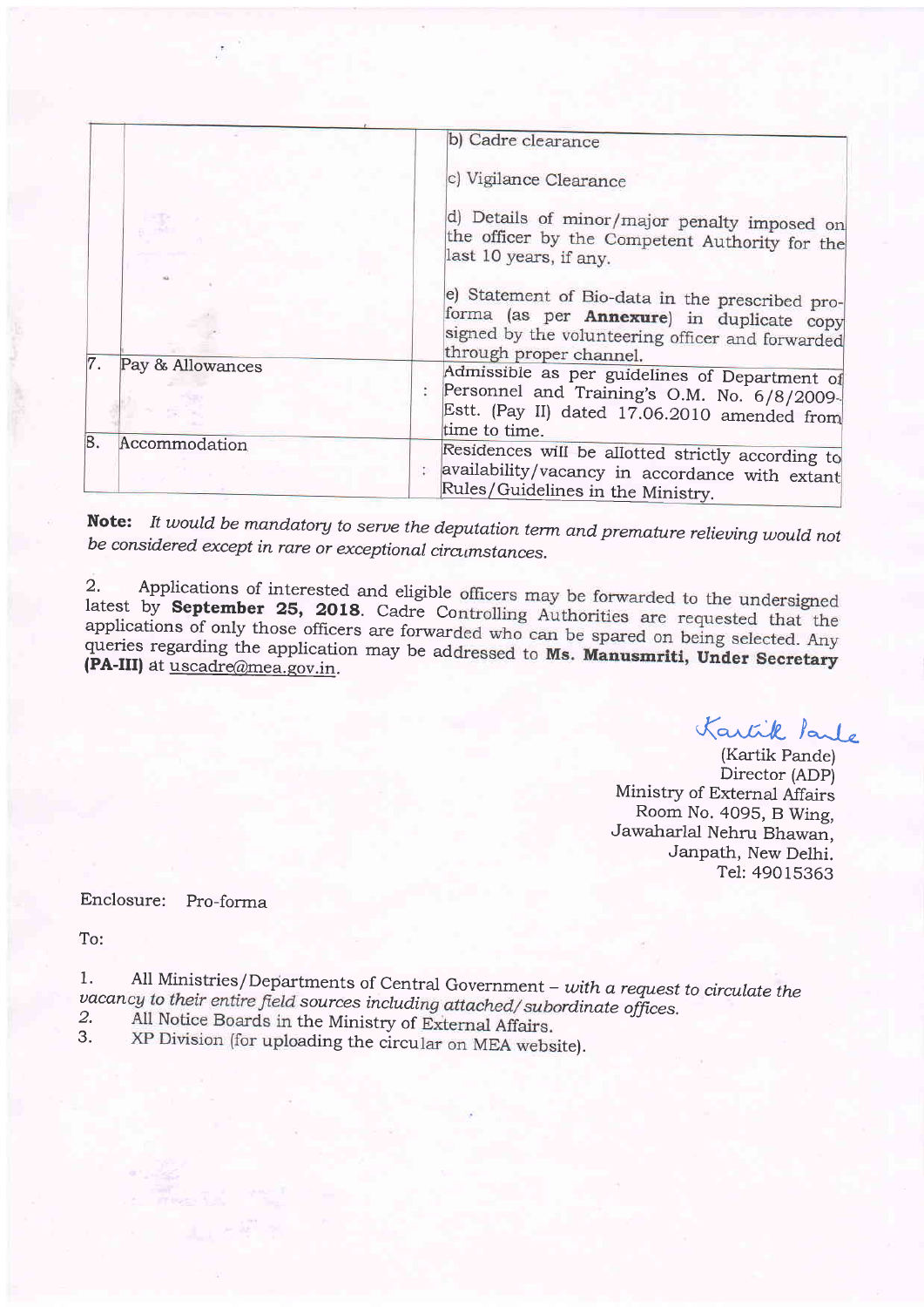#### Annexure

### APPLICATION PROFORMA FOR THE POST OF DEPUTY SECRETARY IN THE MINISTRY OF EXTERNAL AFFAIRS (ON DEPUTATION)

- 1. Name & Designation:
- 2. , Date of Birth:
- 3. Gender:
- 4. Educational Qualifications:
- 5. Mobile No.:
- 6. E-mail ID:
- 7. Service/Batch:

8' Details of employment in the chronological order. Enclose a separate sheet duly authenticated by the Department, if space below is insufficient.

| Department/<br>Institution/<br>Organization | Post held | From | To | Scale of Pay<br>and basic<br>therein | Nature of<br>duties<br>performed |
|---------------------------------------------|-----------|------|----|--------------------------------------|----------------------------------|
|                                             |           |      |    |                                      |                                  |

- 9. Details of current employment;
- 10. Basic Pay, Pay Scale & Grade pay:
- 11. Details of courses/training programmes attended, if any:
- 12. Details of publication, if any:
- 13. Language known:
- 14. Details of previous ex-cadre deputation, if any:

15' Additional information, if any, which you would like to mention in support of your suitability for the post. Enclose a separate sheet, if need be: